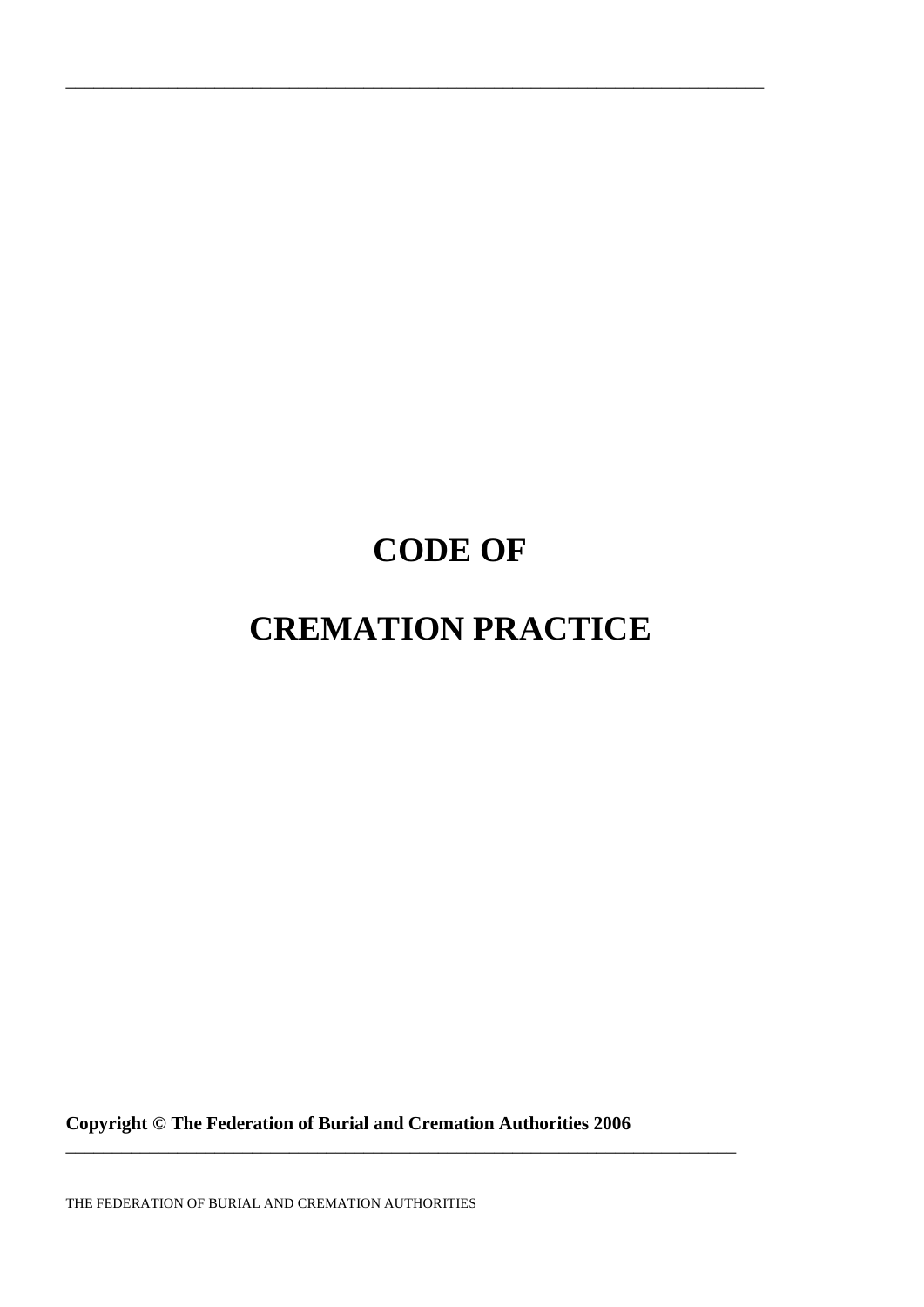# **CODE OF CREMATION PRACTICE**

#### 1. CONDUCT

The cremation of a human body is a highly emotional occasion for those taking part in the service. This must never be forgotten by the staff of the Crematorium, who must combine to create and maintain an atmosphere of reverence and respect throughout the entire proceedings.

### 2. STAFF

 The greatest care must be taken in the appointment of members of the Crematorium staff, any one of whom may, by conduct or demeanour, detract from the atmosphere of reverence which it is endeavored to create. All staff employed in the operation of cremators must be suitably trained in the technical and ethical procedures and certified as specified in the Secretary of State's Guidance Notes of the Environmental Protection Act 1990 or any subsequent legislation made thereunder.

#### 3. AFTER COMMITTAL

- (a) A body shall not be removed from the Crematorium after the Service of Committal except for a lawful purpose.
- (b) Subject to receiving the necessary Authority to Cremate, the coffin and its contents shall be put into the cremator, as soon as practicable, exactly as they have been received on the catafalque*.* A body not cremated on the same day as the coffin is received at the Crematorium may only be retained on the written consent of the Applicant for cremation and in circumstances deemed necessary by the Cremation Authority, including impacts on the environment. All bodies retained at the crematorium will be accommodated in secure and sanitary conditions within the building.
- (c) Once a coffin with its contents has been placed in the cremator, it shall not be touched or interfered with until the process of cremation is completed. On completion the whole of the Cremated Remains shall be collected and shall be disposed of in accordance with the instruction received.

# 4. CORRECT IDENTITY

- (a) No coffin shall be accepted at any Crematorium unless it bears adequate particulars of the identity of the deceased person contained therein. If a coffin is encased, the cover and the coffin must bear adequate identity of the deceased person.
- (b) Every care must be taken to ensure correct identification throughout the whole proceedings from the moment the coffin is received onto the catafalque until the final disposal of the Cremated Remains.

# 5. SEPARATELY CREMATED

Each coffin given to the care of the Cremation Authority shall be cremated separately.

\_\_\_\_\_\_\_\_\_\_\_\_\_\_\_\_\_\_\_\_\_\_\_\_\_\_\_\_\_\_\_\_\_\_\_\_\_\_\_\_\_\_\_\_\_\_\_\_\_\_\_\_\_\_\_\_\_\_\_\_\_\_\_\_\_\_\_\_\_\_\_\_\_\_\_

# 6. COFFIN COVERS

When a re-useable cover is used to encase a coffin, signed authority must be given by the Applicant for the cremation authorising its use and consenting to its subsequent removal from the Crematorium.